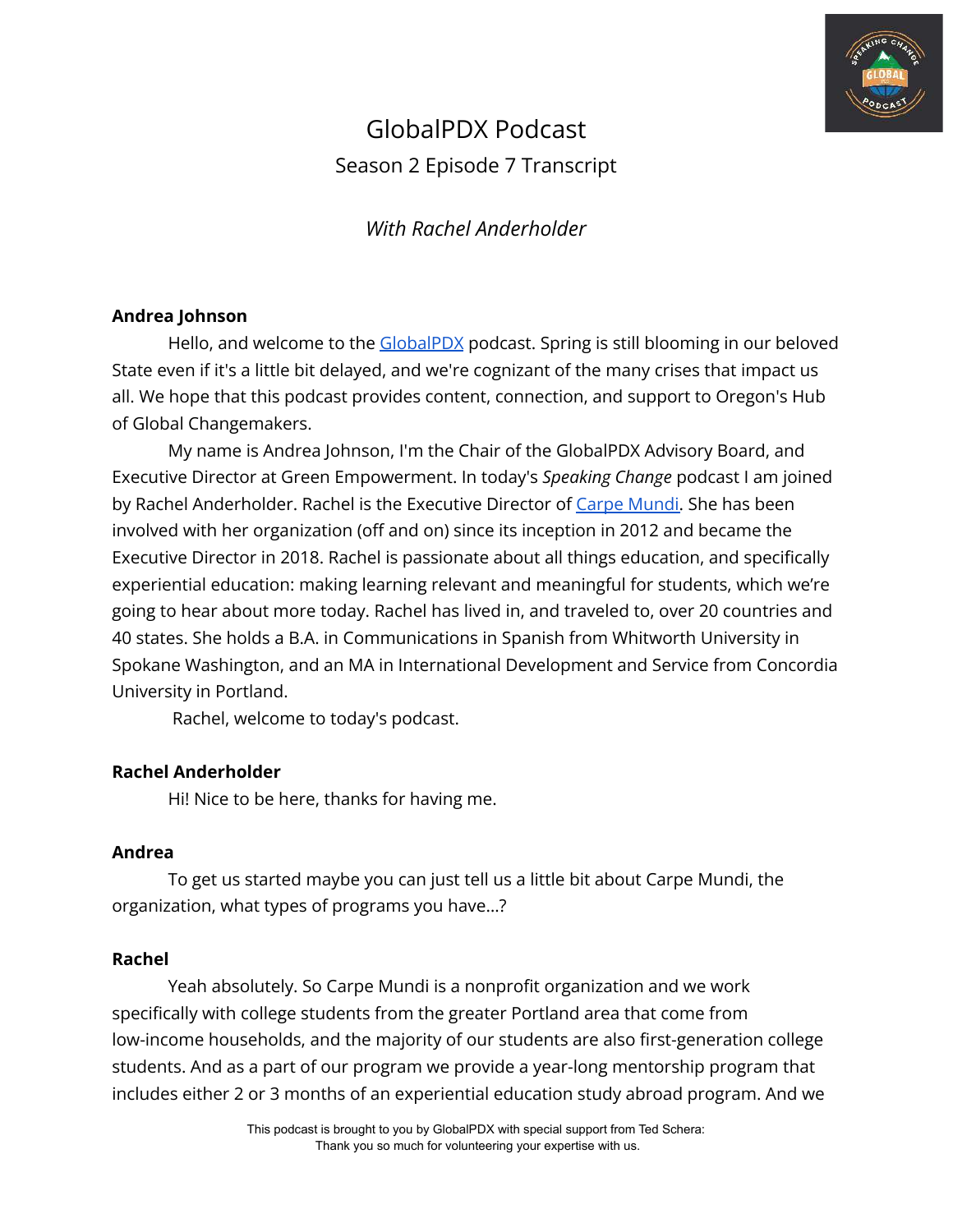

recognize that cost is a huge barrier that keeps low-income students from being able to study abroad. So our program has a scholarship program, and we also recognize that there are a lot of other things in our students' lives that make a study abroad semester challenging. And so that's why we provide this mentorship both before and after travel experience. I always tell students: I want to make sure that when you get on that plane you can be present and not be worrying as much about everything that's going on at home, and also supporting students after the program. Because I also tell students, "Sometimes coming home is even harder than leaving". And working to help them make the most of their experiences and reflect upon that when they get back. So it's not just like: this dream of one time I was in Ecuador, and it has nothing to do with my life anymore!

So yeah that's a little bit about what we do, the last thing I'll say (really quick) is that all of our students while they're studying abroad, they still earn 24 credits from Portland State University. So it is this experiencial education model, they are getting to travel and learn Hands-On while they're abroad and they still earn college credit for that experience. So I like to think that it's the best of both worlds there.

## **Andrea**

I imagine that a lot of what you just said resonates with alot of our audience who have lived or worked abroad. And coming home can be harder, and imagining having that support at home and processing our experiences and being able to incorporate that into our lives and our futures is something that a lot of us have to do on our own. That's really exciting to hear that that's part of how you approach the program.

## **Rachel**

Yeah, definitely. I think there's always (for me at least) when I come home and actually there's this inspiration to say like, "I want to keep eating healthy the way that I was abroad or I want to maintain active lifestyle that I got to have while I was abroad", and the farther you get away from the experience the harder and harder it gets to maintain that. So being able to actively recognize those things and try and set intentions and then have a community of support to say, "I want to try these things too, let's do them together". It's still a challenge, but I think it helps.

## **Andrea**

Yeah, that's really cool. So when we do these podcasts we also like to learn about how our speakers kind of got involved in this work, and you know I kind of set in your intro you're very passionate about this. Maybe you could tell us some of your background and how this enedd up being where you're putting your passion.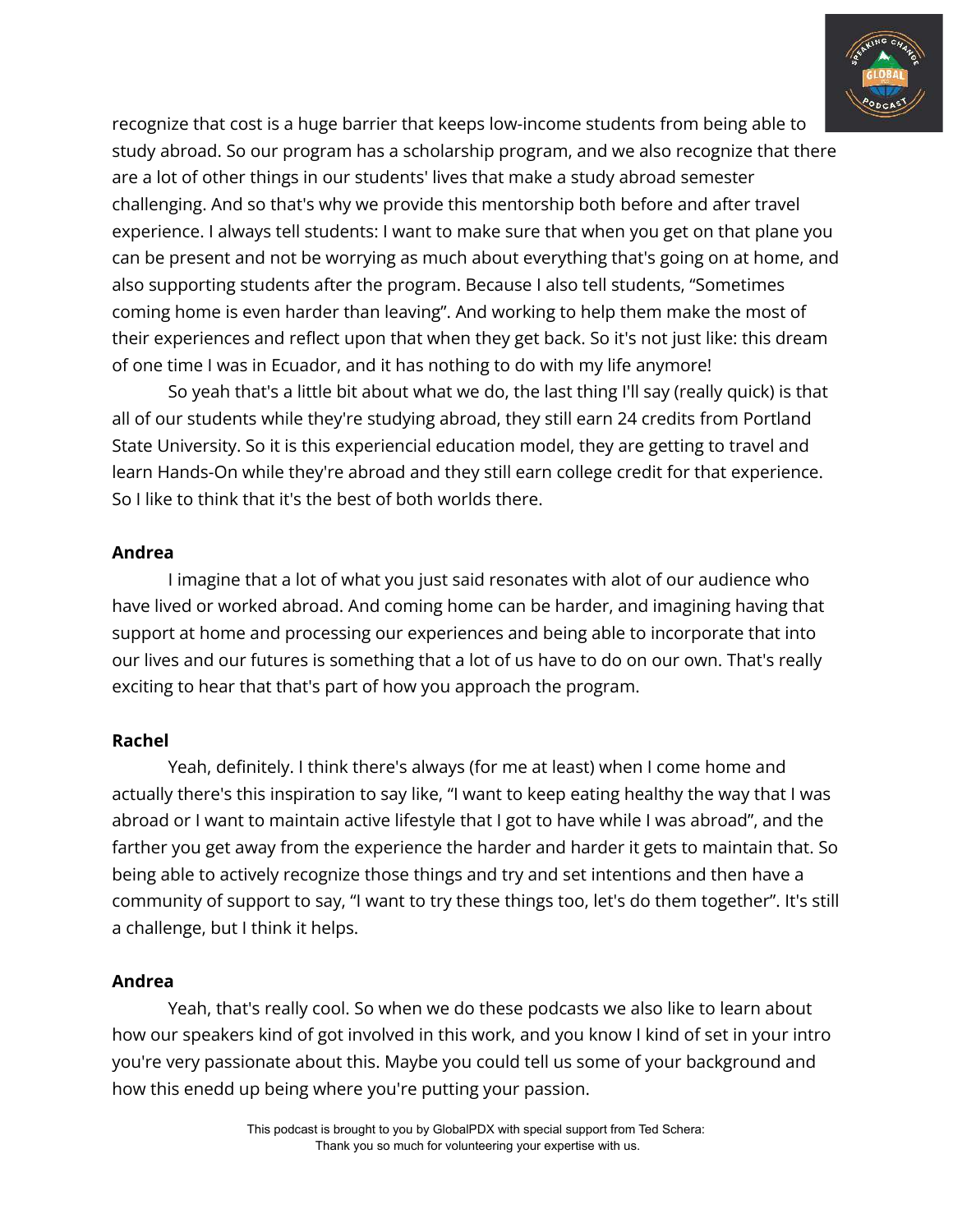

#### **Rachel**

Oh wow, yeah that's a great question. So I would have to say… it's kind of funny, I studied abroad in college. I went to Spain my senior year of college and I had been going through the motions, and I was getting ready to graduate and I didn't know what my next step was going to be. And so while I was in Spain I realized that maybe teaching is what I wanted to do. But I was a senior in college and it was too late to make any moves towords that. And so after college I was still interested in teaching but I didn't want to go get a masters in teaching and so I moved to Costa Rica for a year to teach English, and just kind of try it out and see if I liked it. And it turned out that I didnt really like it and I didnt want to be a teacher but I became really passionate about education in general and the quality of education and wanting to think not just about getting kids into school and through school, but what is that experience like for them? And how can learning be meaningful and relevant and exciting it to their lives? And moving away from kind of this rote model of sitting at a desk and listening only to the teacher talk. From there I decided to get a masters (I pursued my Master's in International Development and Service as you mentioned) and as a part of my master's program I had an internship each semester that I was in grad school and while I was in Portland my first internship was with Carpe Mundi! And that was in 2012 (the fall of 2012). And so it's been almost 10 years that I've been working with Carpe Mundi in some way, shape, or form (as a volunteer as an intern and now as the Executive Director).

It's just a really amazing to watch the program grow and to have a relationship with so many students and one year I was even able to travel with the students that I was mentoring and that was just one of the most incredible experiences to get to be there every step of the way, and see all of the change that can come for students when they are in a new environment and getting to try new things and getting to have some ownership over their life. I think that having the opportunity to try these new things can open up so many doors.

## **Andrea**

I know when we spoke before the recording you said that you have been connected with *each of the Cohorts* of students that have come through because of your kind of long-term engagements. Maybe you could talk about about that cohort Model A little bit and how you've been able to see that the students come through the programs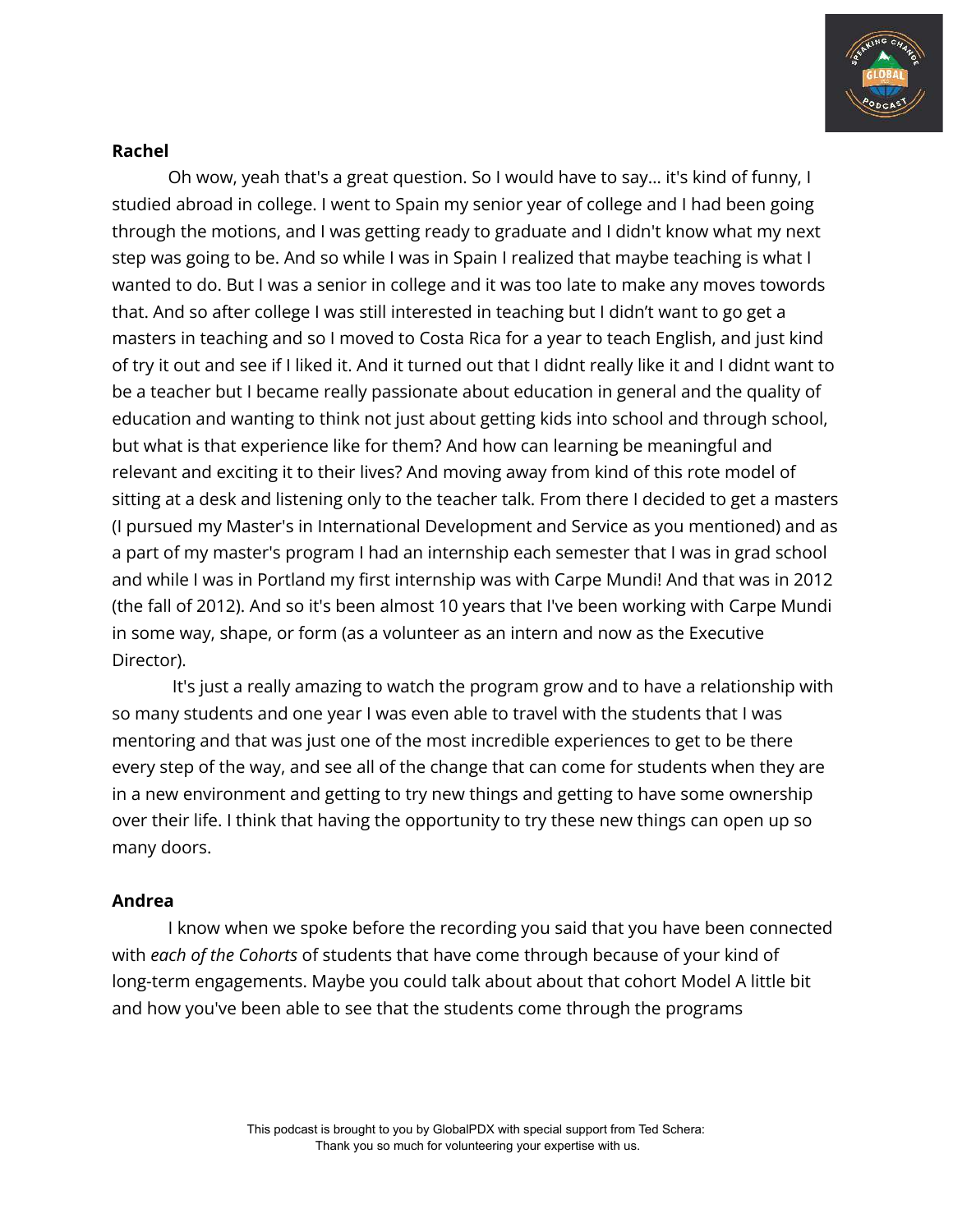

## **Rachel**

Yeah I think the cohort model is another really unique aspect of the program that can be really valuable for students because *they know* what they're going through, and what their peers are going through, better than anybody else. And so having another group of students who are from all over the Portland area and they come from a variety of backgrounds in different households, and different cultures. But they all are there because they want to study abroad, they want to push their comfort zone. They want to do something completely new, and it's amazing how that can really unite people, and help them prepare and feel comfortable for the journey that they're about to take on.

And you know there's been instances where a student is may be nervous or thinking about dropping out, and is kind of afraid to tell their mentor or doesn't know what to say, and they share it with another student and then that student can sometimes come to us or you know even just themselves really encourage the student to stick with this, and stick with the program in a way that without the support of cohort of peers or maybe sometimes that "peer pressure" it would be a lot easier to walk away and say I don't know if this is the right time for me. And so I think that that cohort model just creates so much opportunity for learning and encouragement. And I've watched students form a lot of really amazing friendships over the years, and people that are still in touch with each other in years after traveling, and I think now a lot of listeners can probably relate to that. Sometimes the people that you meet in Journeys abroad can really make such an impact on your life and turn into lasting friendships, even though you spent less time with them then maybe some friends that you've known for a lot longer.

## **Andrea**

So Rachel, you've mentioned "experiential education" a few times now, so maybe you could define what that is for you (or generally define it for us).

## **Rachel**

Yeah, definitely. So when I talk to students about it, you know I think a lot of the times when we hear the word "education" we think desk, tests, teacher, you know this the more formal education setting where one person is kind of the holder of knowledge and imparting it to others. I think of *experiential education* as Hands-On learning. So while our students are abroad they are **not going to class**. They are learning by being in the community, they do a lot of volunteer projects, they do some Adventure travel (hiking), they live with Homestay families, they're learning the language and getting to have this wide variety of experiences. They're moving location every week to two weeks so it's not like they're going to Guatemala and spending 2 months in Antigua, and that's all they're getting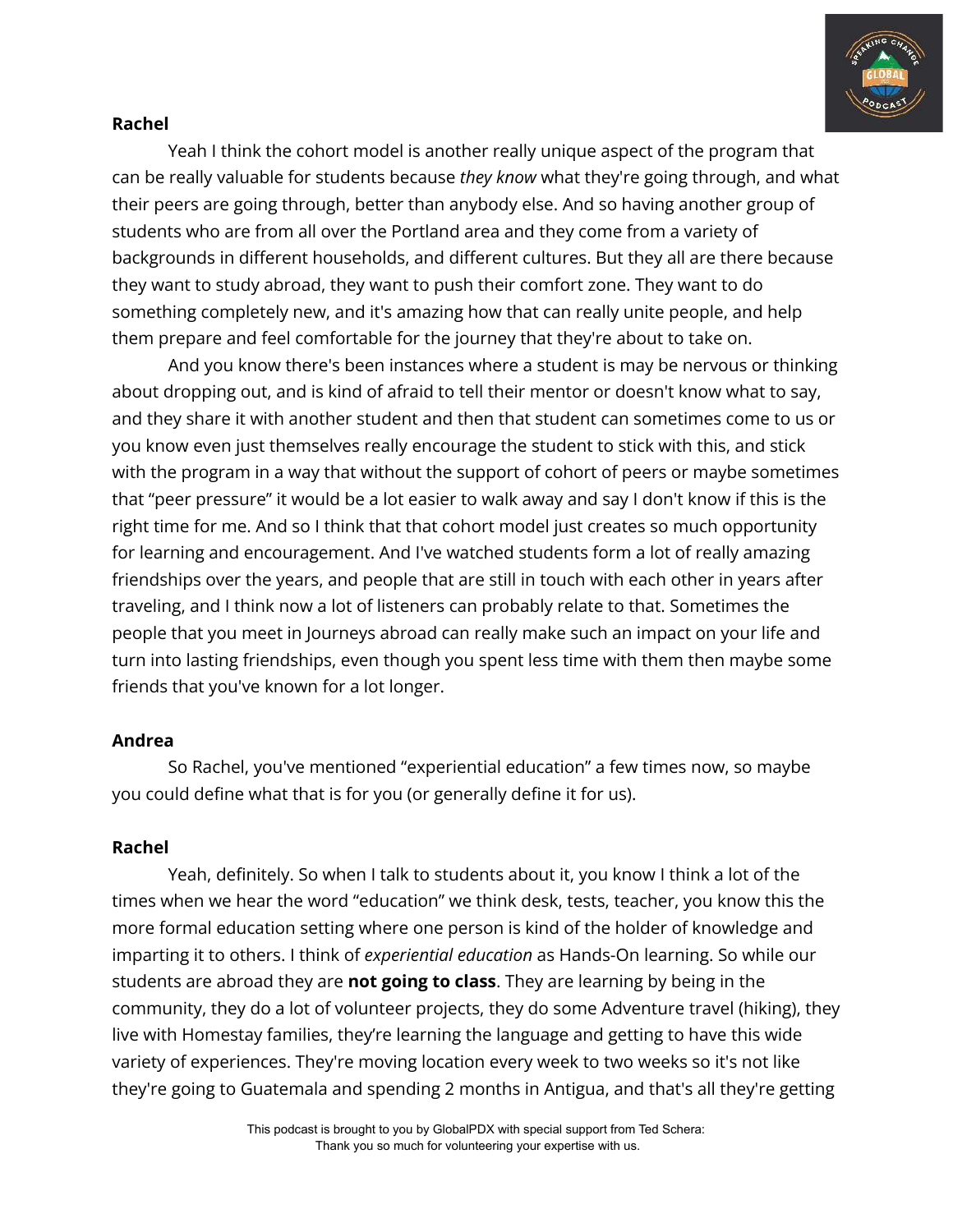

to experience. They're moving around the country, they're sometimes going to multiple countries even, and yeah I really think of it as learning-by-doing. It sounds cheesy maybe but it really is learning with the world as your classroom rather than being in the four walls of a set class room. And we do have a clip that I wanted to share of one of our students, at her name is Angie, and I think she does a really great job of showcasing the value of *experiential education.* And I think some people think, "Oh you're taking students to a farm in Guatemala" (which is what Angie is going to talk about here in a second), and "sure they're learning about farming practices". But I think there's so much more that can come from experiential education that is really hard to capture if you're sitting in a classroom environment.

So Angie is actually in this recording talking to one of her mentors from her experience on a farm in this clip. So she kind of intros it as she's talking to him about the start of her experience, but really goes into what the experience ended up meaning for her. I'm going to hand it over to hear Angie:

## **Angie**

So when we had the meeting, when you were talking about how you started being an entrepreneur in general. That's what sparked something in me. Because that is what I wanted to do. The fact that I can see someone with so much drive, no matter how difficult and how different it is, they still kept going.

One of those little things when I got back home really stood out to me was when you had mentioned us walking up to your farm every day. The very first day you brought it up you said, "It's going to get easier" when we walk up your farm. It never got easier! But we got it done! We got it done at the end of the day. I can kind of see where like: Yes things are always going to be hard, and you might not want to do it but at the end point it was beautiful to see your farm, and to see what you had to show us. There was so much more that we had to learn at the other side. That's what I took from that walk every morning, and that's why I chose organics as what I wanted to talk about today. Because I wasn't just only learning about permaculture, Agriculture and farming. I was also learning what it is to be a leader, and what it is to be an entrepreneur. After that conversation we had, I had a new perspective on everything. And I didn't have a passion yet before the trip and my passion is for me… I'm not much of a "farming girl" but my passion now is being my own entrepreneur. I want to have my own business, and I want to work hard to be able to help others as well. It was a good feeling to know that I have a little spark in me that is motivated to learn more to be an entrepreneur.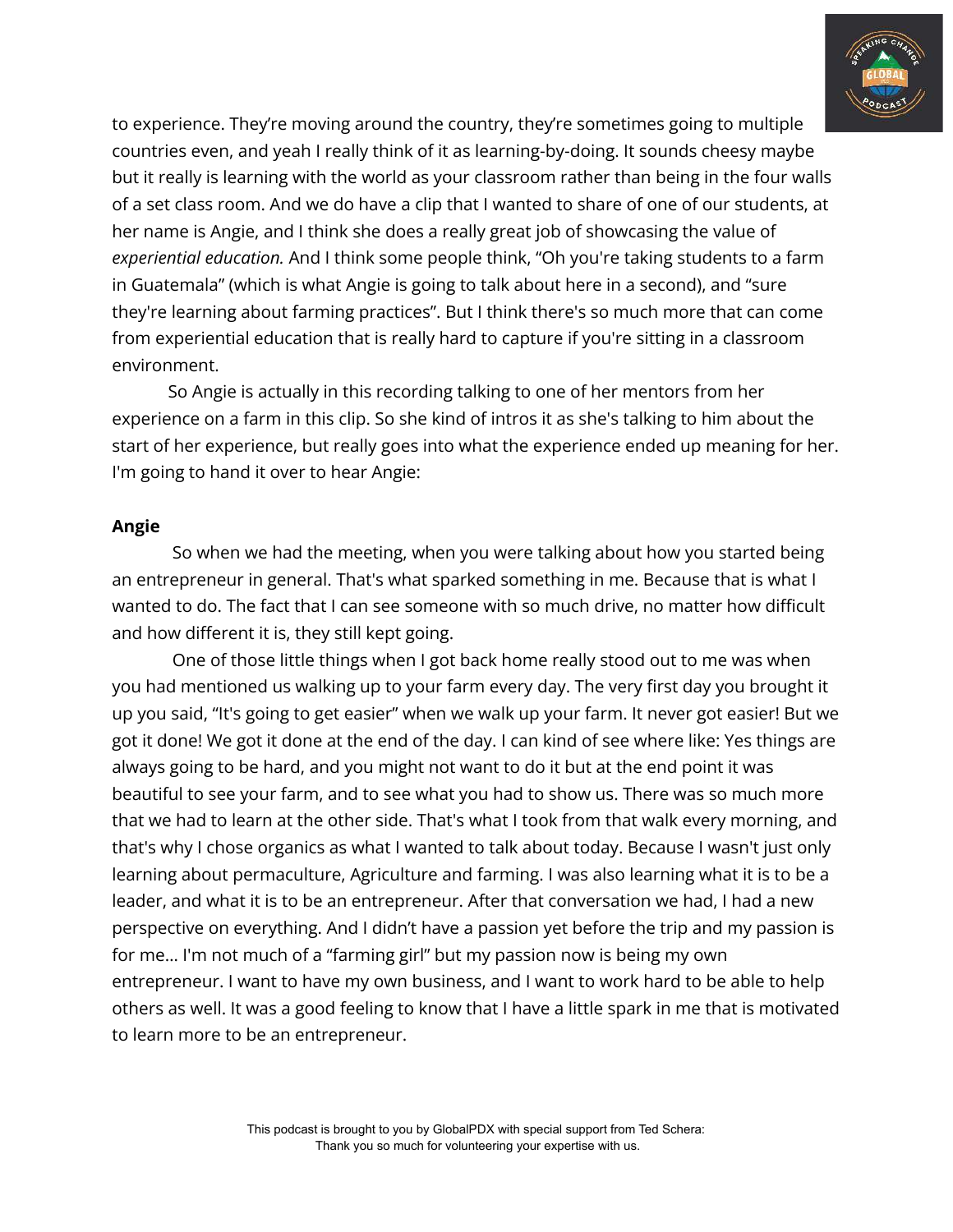

## **Andrea**

That's really great to hear from one of the students especially because we can kind of talk about these things philosophically, but hearing actually from somebody who's had the experiences is really important to understand. It makes me wonder… you've talked to us about *access* and how this program is meant to be accessible. So what does "access" mean and why is it so important for a student like Angie to get this access, how do you get that access through your program?

## **Rachel**

Yeah that's a great question. You know I think a lot of times study abroad or International experiences are really still seen as "extras". And that there are a lot of needs that students have, and I think some people still think it's Superfluous (and it's not necessary). And I think everybody that wants to have this type of experience should have access to it. And that as education is evolving and a bachelor's degree is in some ways (for better or worse) becoming kind of a new high school diploma. That if high-income students are able to access these types of experiences that enrich their worldview, give them new experiences to add to their resume, help them have a greater understanding of who they are and who they want to be, that everybody should be able to have those types of experiences. And there's all sorts of different ways that you can look at it, but if you want to look at it from an economic standpoint of leveling the playing field: if students from high-earning families are able to access these things, it gives them a leg up over students that can't. So we work specifically with students generally in their first or second year of college, and I definitely worked with students in the past two or maybe concerned that they're going to drop out. They graduated high school, they made it to college, and now they're here and sometimes they don't know why. And they have kind of been told that this is the next step in this is what they need to do but they don't feel connected to their education, they don't know what they want to do.

I love how Angie talks about, "You know I didn't necessarily know what I wanted to do before this trip, but it sparked some passion in me, and not necessarily to be a farmer." That's okay! But you never know what you're going to discover when you get out of your world and experience a different one. And that's one of the reasons that I'm so passionate about access.

And for me personally you know travel has instilled this concept of wonder and curiosity about the world and it has inspired me to change, and to want more for my life and you really want to live my life with intention. And I think that that is really what I hope for all of our students is that they can see something different, and see a different way to interact with others and see a different side of the world and whether it's finding a new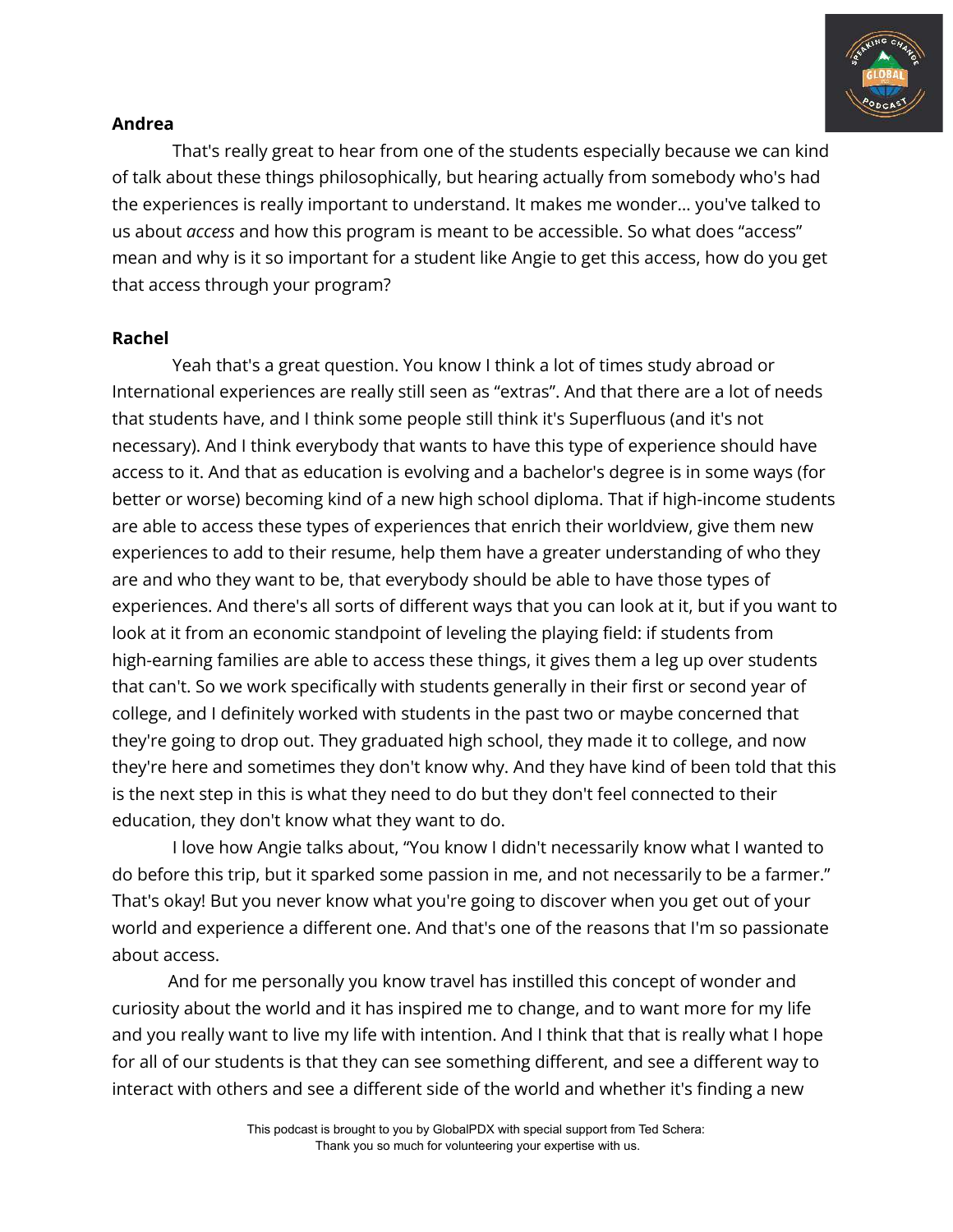

passion, or finding a sense of gratitude, or just a sense of wonder for all that the world can have to offer and a desire to keep exploring and keep learning. I think everybody should be able to have that and I think of it as kind of moving from this concept of *surviving,* of "okay I'm working a couple of jobs, I'm working my way through school, I'm putting one foot in front of the other", and opening up a door to the concept of *thriving* and that you can have more and you deserve more out of life.

## **Andrea**

That's really beautiful.

## **Rachel**

Thanks for letting me get up on my soapbox about that!

## **Andrea**

No, that's what this is about!

So when you're talking about access I imagine there's some real barriers for creating that access. So what are some of the barriers that your organization faces in giving more opportunities to students?

# **Rachel**

Yeah, absolutely. So I think the first barrier that folks generally think of is cost, right? And that includes our student population as well, I think a lot of our students have maybe never thought about studying abroad before because they automatically say like, "Oh that's that's not for me" or, "I'll never be able to afford it or my family will never be able to afford it". And honestly, historically about 70% of our students are BIPOC students and I think that there's also a really big thought of like: study abroad is for rich white kids. And just trying to break that down, that barrier, and the first the first layer (I would say) is cost.

So providing a scholarship to students and working to make the program as affordable as possible and really minimizing out-of-pocket costs and also being able to be a lot more flexible with timelines and payment plans and we have a gear Library so that hopefully students don't have to go buy a \$300 backpack if they don't have something that they can use or borrow. So I think cost is the first, but unfortunately I think that's where a lot of people stop. And there is kind of the thought of like, "well we have the scholarship like why is nobody applying for it?" And so we worked really hard to actively recruit students, we do about 40 presentations a year and not expecting students to come to us. We go out and work to find them and then that's also where the mentorship in the cohort model comes in. So it varies from student-to-student what those needs might look like. I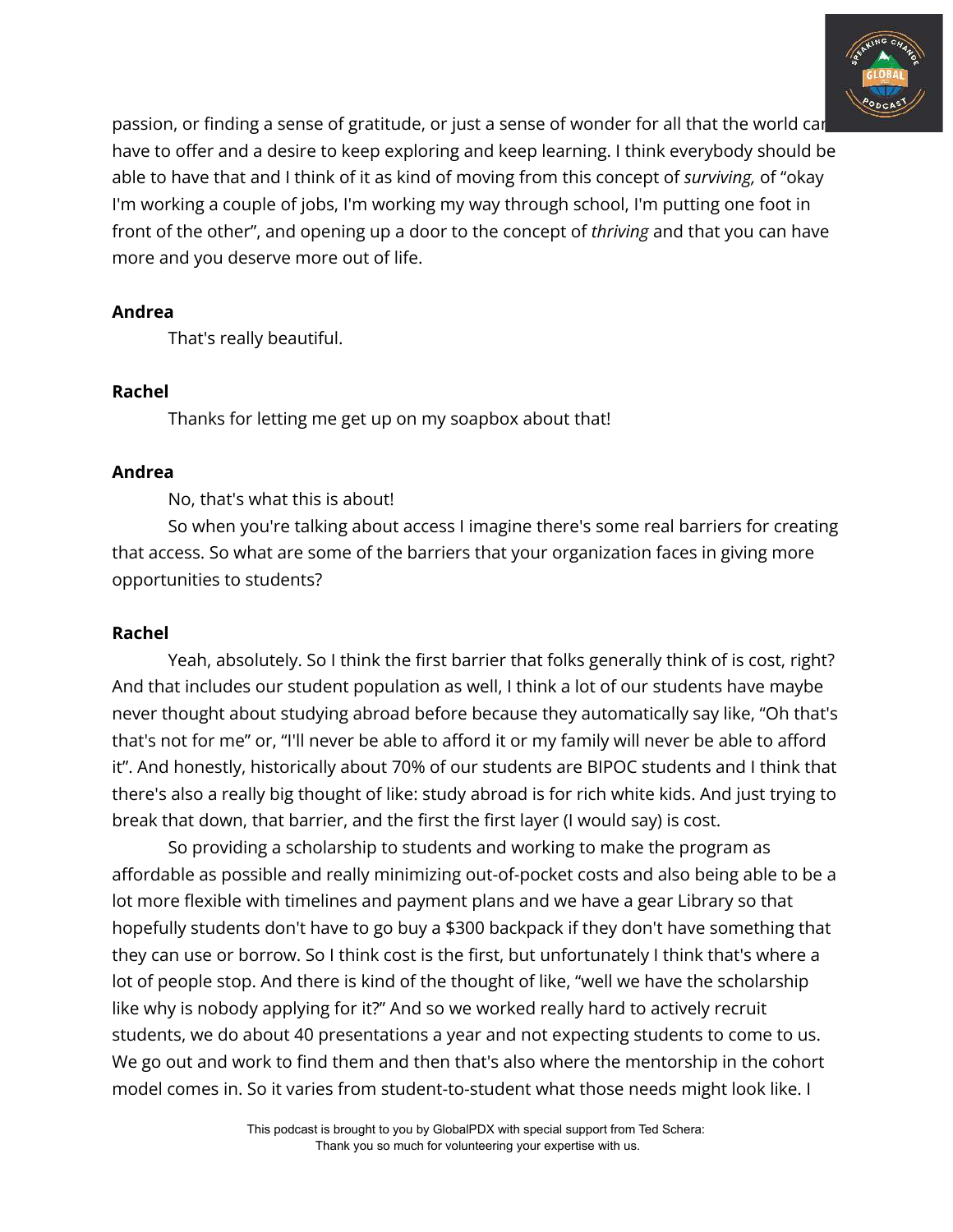

think some students come in and they've got their scholarship and they're like, "Great I'm going to go", like cruising. Other students need some academic support to make sure that they're as they're transitioning into college that they're managing their workload, they're keeping their GPA at a spot where they're still going to be able to travel. For some students that's having conversations with their family and there's a lot of hesitation (totally understandably so) sometimes from families of *fear of the unknown*. And if your family has never been abroad before it's really hard to feel confident that your child is going to be safe in another country. And so helping families feel more comfortable with what's going on, you know just because the program is mostly paid for, that also doesn't mean that Financial concerns are totally off the table. The majority of our students work and they might be helping their family pay rent, or they might live on their own. So how do you come up with a budget to say, "Not only is my trip paid for, but how am I going to cover my rent while I'm gone? Or am I going to make sure that my family has what they need while I'm gone? Or who's going to watch my siblings while I'm gone, if I'm an older sibling that helps take care of the kiddos?"

So there is a whole litany of potential challenges that can arise for students and I think that's really where the mentorship model comes in to say, "Where are you at, and what do you need and how can we help fill in those gaps?" And then I think the cohort model is really amazing too, because students need support from their peers and they invest in each other in a way that… if it's getting closer to departure time and somebody starts to have cold feet and they may be thinking like, "I don't actually think that this is going to be doable for me," then they have a cohort of peers who are also, you know potentially having some of the same challenges with their family. Or having some of the same challenges of school. And they can encourage and support each other and and also sometimes kind of come to the mentors and say, "hey this person is really struggling I think you need to talk to them." And so it's really amazing to build a community of students that come from all different backgrounds and have different experiences but they're all willing to step out of their comfort zone and try this new thing and support each other along the process.

So yeah I think that there needs to be a shift in the conversation around access to (certainly scholarships are important) but that's just one piece of the puzzle, and recognizing these people are whole humans that have a whole host of other things happening in their life beyond the study abroad experience.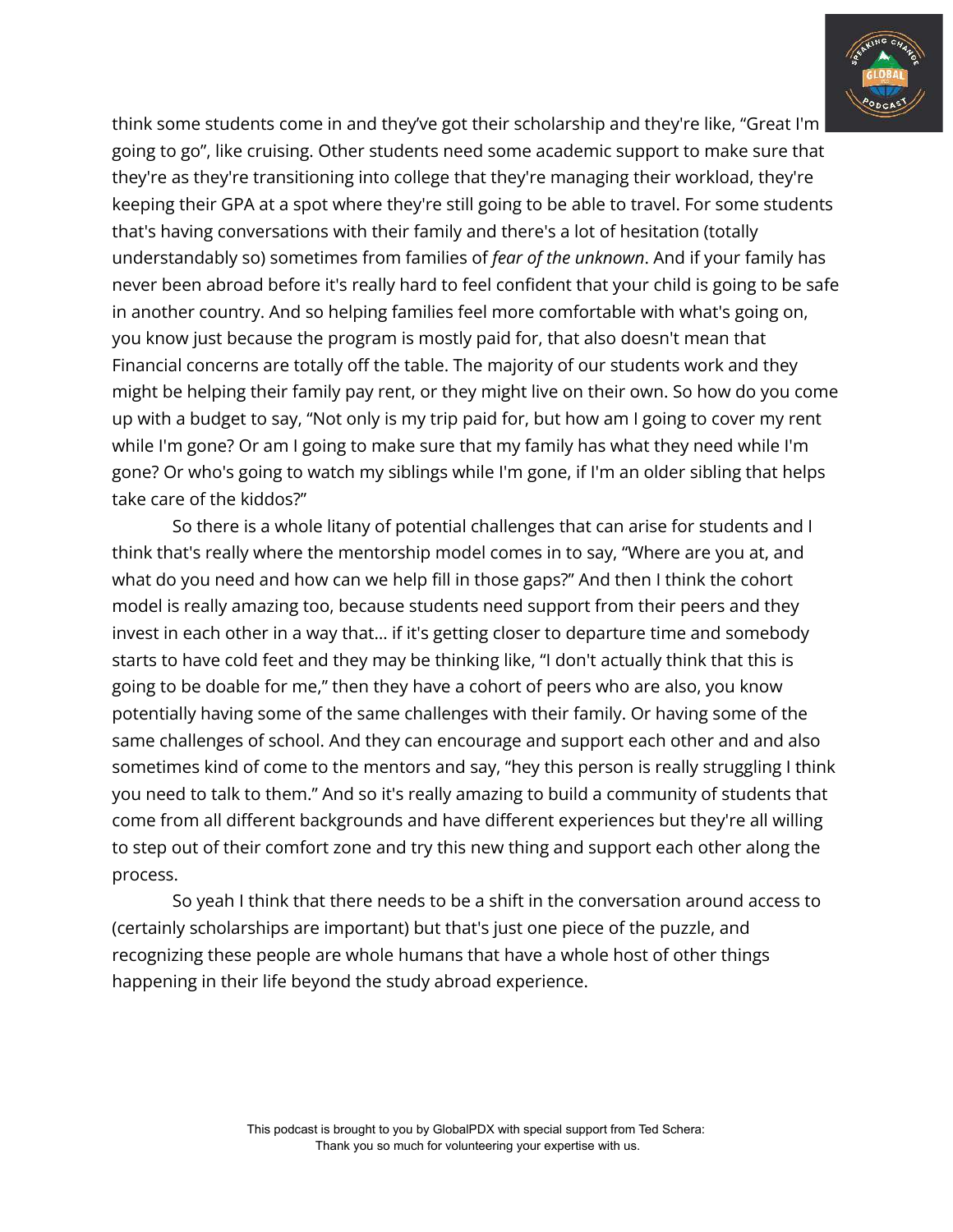

## **Andrea**

That's great, and it really sounds like you guys are not just in the recruiting process, you're being very intentional about meeting students where they are, but actually through the decision even to go before they actually even enroll in the program

## **Rachel**

Yeah it definitely and we've had some students but you know they'll come to orientation (we always do a two-day orientation in August) the students don't depart until February. So we're starting to introduce them to their cohort months and months before they travel. And sometimes there will be students who are like, "I'm still not sure…" and they come to meeting after meeting and it's meeting them where they're at, and saying like, "it's okay, and what questions do you have, and how can we make you feel as comfortable as possible?" Until we buy that plane ticket if you're not ready to "commit-commit" that's okay too! And most students do, and then every year some some you know things come up and life happens.

## **Andrea**

Is the way your organization approaches this and what you do, is it really different and what else makes it may be different in terms of this excess piece?

## **Rachel**

Yeah and so as far as we know, and if I'm wrong I would love to be introduced to what other organizations are out there, but as far as we know we are the only organization that is doing this specifically with college students. There's some really amazing organizations out there that do kind of a similar model with high school students (Summer Search is one of those programs that does really fantastic work) but I think for college students there's kind of this expectation that they should be able to to figure it out on their own or that it is kind of "extra". And so as far as we know we are the only program that works with college students to provide this year-long mentorship program in addition to the scholarship, and in addition to this experiential education model.

So I tell students that there are a lot of ways to study abroad out there, and that all of them are amazing, and how ever a student wants to get out there: great! But there are a lot of programs where… including the one that I did when I studied abroad, I went all the way to Spain and I sat in a classroom in Spain, and that's what I did. So yeah it's a really unique combination of scholarship/mentorship/cohorts/experiential learning that come together to create a really different type of experience.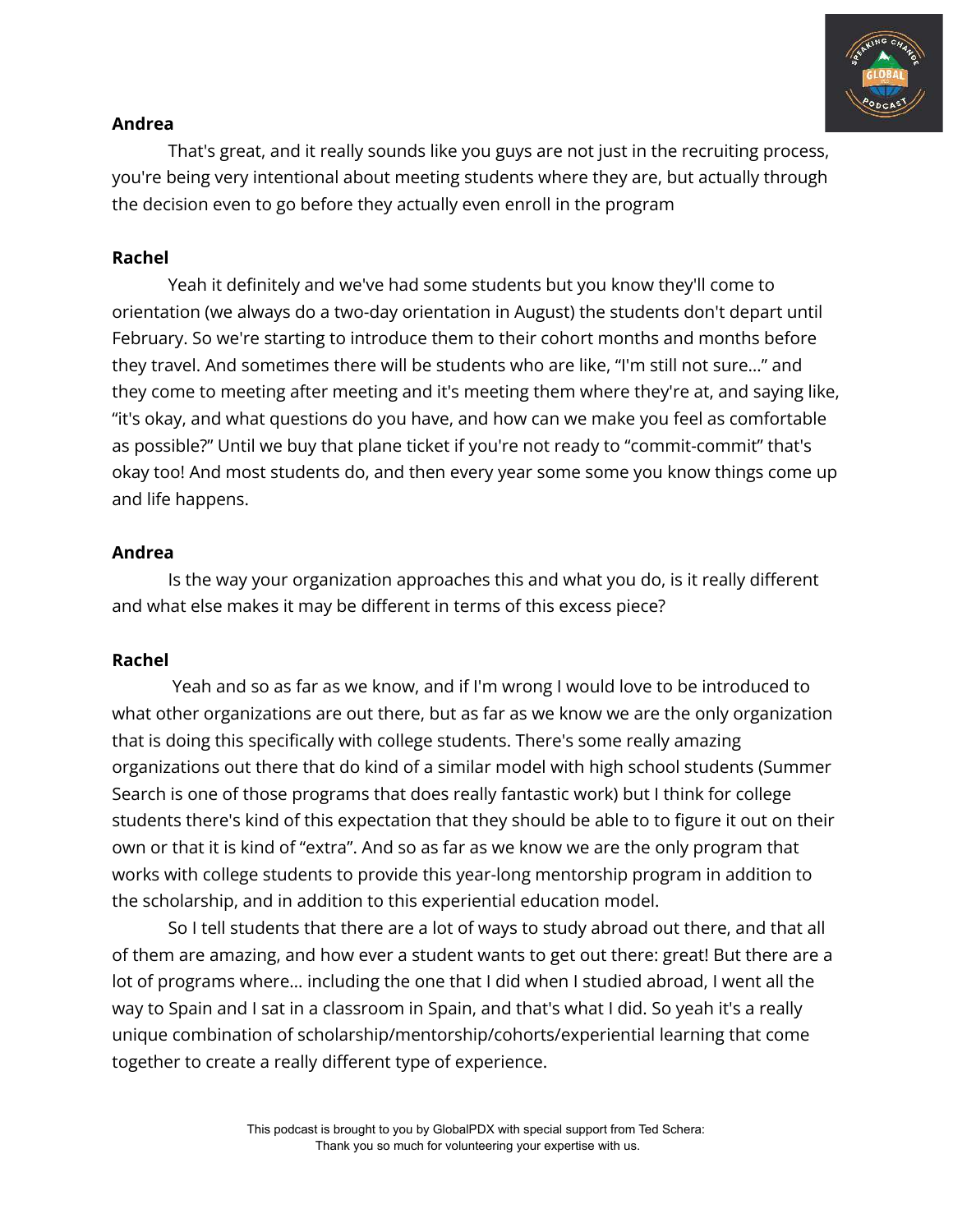

## **Andrea**

I will admit that the reason why we asked you for this interview is that somebody had asked me if I knew of any organizations that offered study abroad for low-income students. I was like, "I happen to know one!" Let us learn more about them. And for me being able to provide your organization as an example to our kind of Oregon Global Community I think is also really exciting. Because people want to see that we're approaching things differently and creating more opportunities and it's awesome to have that organization based here.

So how can people get involved with Carpe Mundi?

## **Rachel**

Thats a great question! As a non-profit you know we're always kind of doing a little bit of fundraising to make our program at continue to make our program affordable and accessible for students. You happen to be chatting with us during our spring campaign, so the month of May is our Carpe Mundi spring campaign and right now we're celebrating that we had 15 students traveling this past spring after coming out of COVID. It's been really amazing to get back in it, so we had 11 students that went to Ecuador this year. We had 2 that went to Senegal, and 2 that went to Costa Rica. And we are raising funds to keep things moving and to have another cohort for next year so if anybody is listening and it feels compelled to contribute to the journey of a student and you can learn more and make a donation at CarpeMundi.Org/donate or you can text Mundispring to 44321. So that's one way to get involved.

Another is that we have an annual storytelling event, we haven't had it for a few years because of COVID (obviously). That clip that you heard from Angie was actually from a podcast that we produced instead in 2020. But this summer we're really looking forward to hosting at our storytelling event again it's similar to a mod style storytelling about and all of our students get up and share their their learning, or one of their biggest takeaways, or you know some of those Hilarious Moments, some of those challenging moments from their study abroad semester. And that's going to be in early August (we don't have the dates that quite yet but definitely something that I can share with the GlobalPDX community). And we'd love to have folks come out and hear from our students, and give them a standing ovation and it's also a great way to learn more and connect with the organization as well.

And then we're also working really hard to engage with our alumni students more so we now have had 133 students go through the program and we're always looking for professional development opportunities to share with our students. So in June for example we have somebody coming to talk about graduate school, and what to expect, and how to succeed in graduate school. We've had somebody from the Peace Corps, and talk about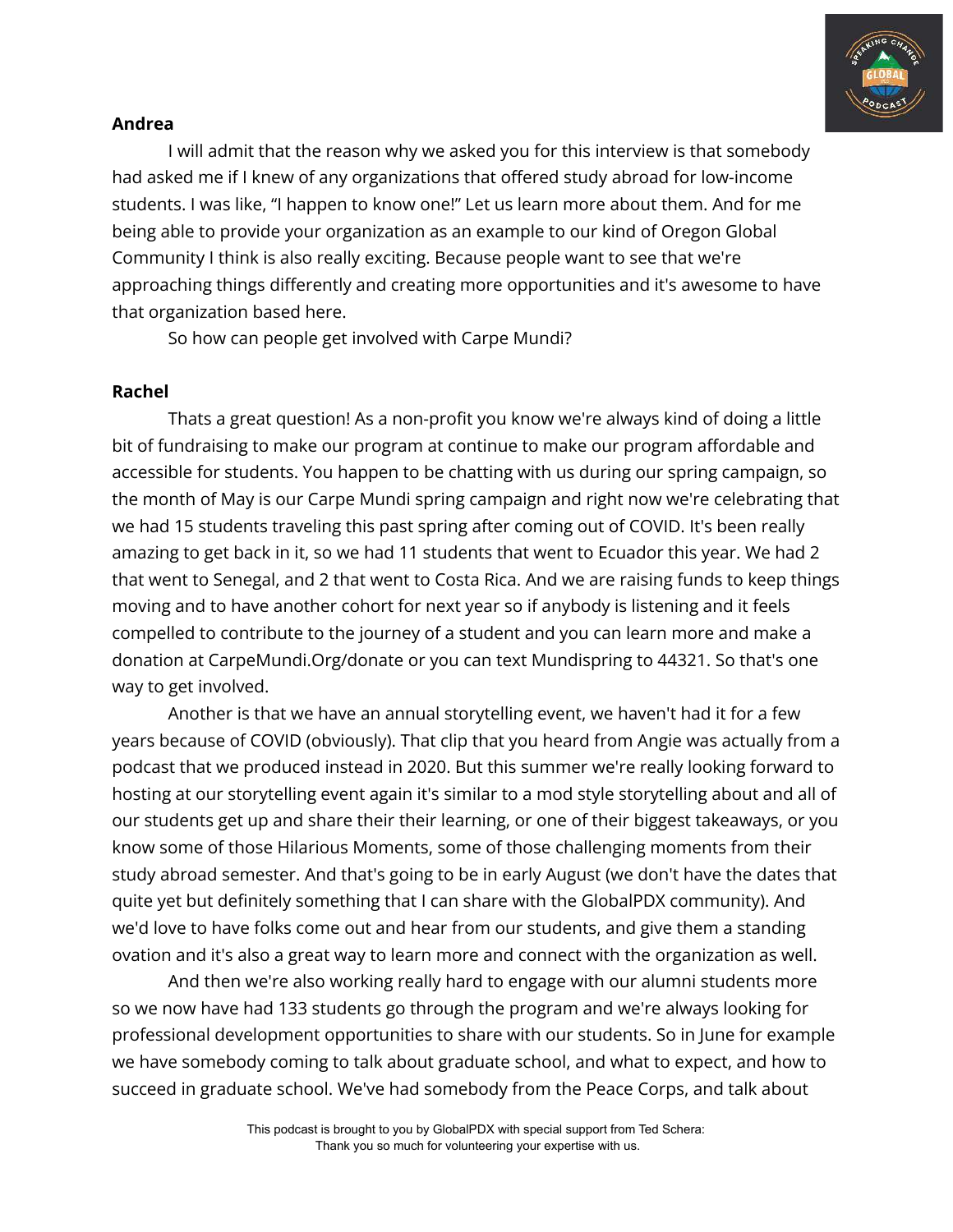

Peace Corps service. So if there are folks out there in the community that want to share their experience with a group of students and young adults who are interested in international affairs, that would be another great way to get involved with the organization too.

# **Andrea**

That opens up the opportunity for me to give a shameless plug for the GlobalPDX Conference that we are going to have in October. That might be an opportunity to get some of your students engaged as well. In the past Conferences we have had students participate all of the way up to CEOs, and it's great to create that opportunity for those groups to mingle together. You know for me somebody's been in the space for a while connecting with younger people like the passion and motivation that they're bringing. So: Shameless plug for the GlobalPDX conference.

# **Rachel**

Yeah, absolutely!

# **Andrea**

So you just mentioned, and I think this might be an interesting way to end it: your organization is based on international travel. And obviously we have been shut downacross the globe in terms of those programs for the last few years. So what keeps you so motivated and passionate and inspired and being able to keep this organization going, and now that you've got students back in the field like, you kind of did it! You survived the last two years. So it keeps you what keeps you going?

# **Rachel**

Yeah that's a great question. I think what keeps me going is the students themselves and you know that storytelling night event for example, or just getting to hear their Reflections and the changes that they want to make for themselves, for their community, and in their personal life. In 2017 I was able to actually travel with a group of students (so I was their Mentor for the year and I was able to go abroad with them and back to Central America, a place that I spent a lot of time in and is very near and dear to my heart). To get to experience with them the Wonder and the car and the chance to learn but also the chance to relax and have fun and kind of be taken care of (in a way of having you know 3 meals provided for you everyday). Just a chance to experience the world in a whole new way and to see if the relationships that form from that, and the learning that can happen from that. And I think that one thing that always inspires me is that: you never